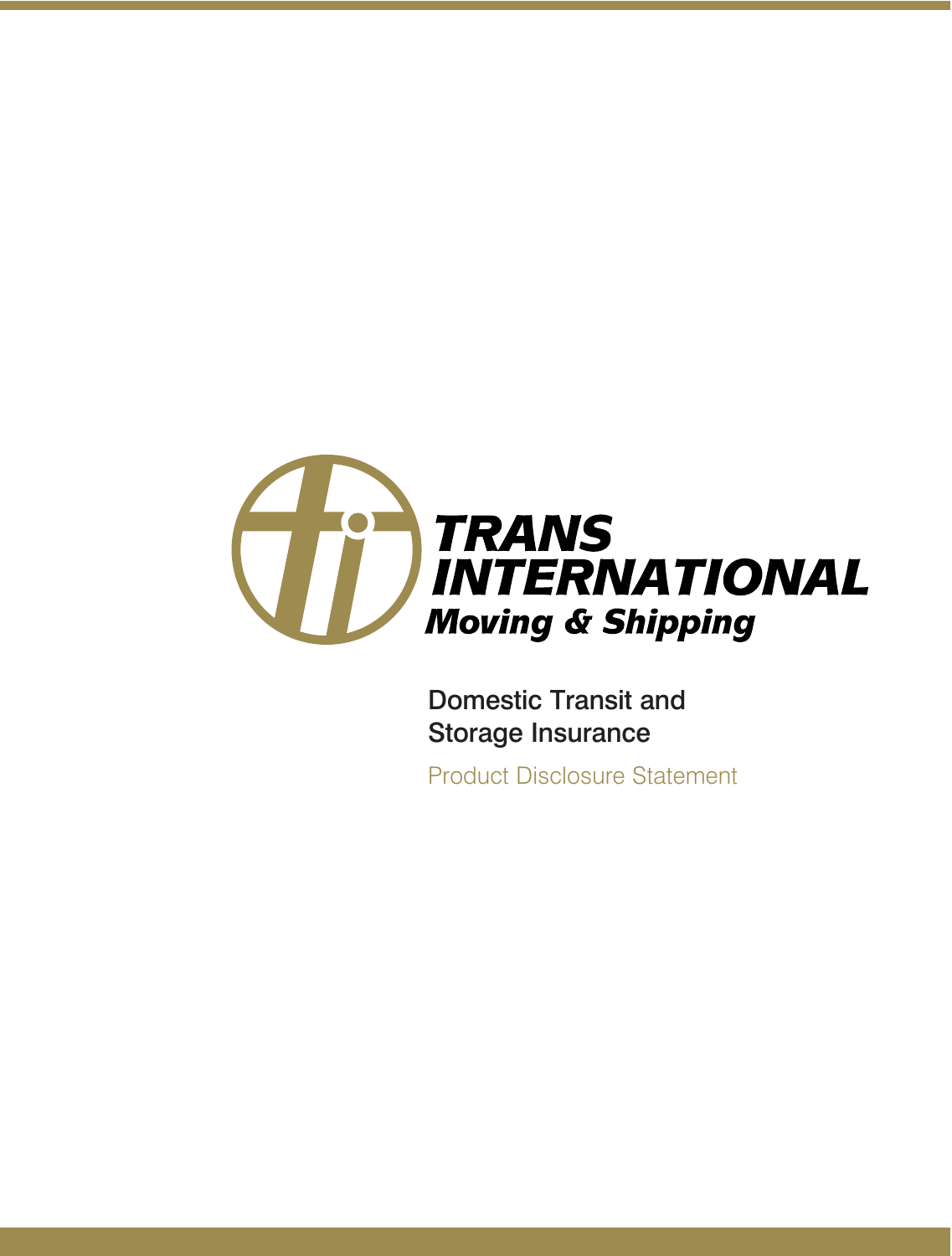### Who is SIRVA?

SIRVA Pty Ltd is the holder of an Australian Financial Services Licence (No: 294595). This licence authorises SIRVA to deal in general insurance products and provide general financial product advice through its own branches and Authorised Representatives.

### Who are the Insurers

### Lloyds of London.

Underwriters at Lloyds proudly support the General Insurance Code of Practice. The purpose of the code is to raise standards of practice and services in the general insurance industry. Any enquiry or complaint relating to this insurance should be referred to SIRVA in the first instance. If this does not resolve the matter or you are not satisfied with the way a complaint has been dealt with, you should contact:

Lloyds Underwriters General Representative in Australia Suite 2, Level 21 Angel Place

123 Pitt Street

Sydney NSW 2000

Telephone Number (02) 9223 1433

If your dispute remains unresolved you will be referred to the Financial Ombudsman Service under the terms of the general Insurance Code of Practice. For other disputes you will be referred to the other proceedings for resolution. Details are available from Lloyd's Underwriter's General Representative in Australia at the address above.

### How does the insurance work?

Domestic transit insurance provides cover for your goods while in transit, no matter where you move within Australia. Your cover starts from the moment we begin handling your possessions, until you take delivery of them.

If your goods are going into storage with us, the same cover that applies when they are in transit can be extended whilst your goods are in storage. You must however notify SIRVA that you require storage extension on your transit insurance. If any period of storage is required and an extension is not invoked, your transit insurance cover will lapse at the commencement of the storage period and the goods are not insured.

You're covered if you do the packing yourself. Our expert packers are one of the reasons why we can offer such inexpensive premiums. Please remember that in the event you do the packing, your policy will only cover possessions up to the value declared for a given packaging container given over to us. Those owner packed possessions will attract a higher premium than those we pack. One further point, there are, as with any policy, some exclusions that we would like you to be fully aware of.

Details of how to apply for the insurance and your options for insuring your goods while in transit and/or storage are on page 2.

### Your choice of insurance options

For a small addition to your premium, each of the following options can further enhance your cover to ensure that you're fully protected.

• Owner Packed Goods

 We do cover goods packed by you, however as a result of increased risk, a higher premium will be charged. The contents of each carton or package must be individually listed and individually valued to invoke the cover.

Storage Extension Cover

Extension of storage cover, providing your goods are stored in an approved warehouse (coverage does not apply to goods stored within your residence, attic, garage etc.) Storage Extension Cover is not available if the goods were not covered by a Domestic transit policy when moved into store.

Pairs and Sets Cover

If you have a lounge suite and one of the chairs or sofa get damaged, insurers will repair or replace the whole lounge suite if the suite was covered by Pairs and Sets Insurance.

- Mechanical and Electrical Derangement Cover If you found that your TV worked perfectly before you left but does not work when you arrive, and there is no physical evidence of damage, the insurers will repair or replace your TV provided the TV was covered by Mechanical and Electrical Derangement Insurance. Please note this is restricted to items that are less than 10 years old.
- Packing and Shipping Costs The cost of packing and shipping your goods can be covered in the event of total loss.

# Are there any exclusions and/or limitations?

We cannot cover the following things:

- Loss or damage to jewellery, watches, documents, precious stones, stamp or coin collections and articles of any similar nature. Note: Stamp and coin collections can be insured providing an itemised and valued list of these items is given to us prior to the commencement of the move.
- Loss or damage due to seizure or destruction due to the nature of the article, or any defect, characteristic, or inherent vice, making it susceptible to damage pursuant to customs or quarantine regulations or laws.
- Loss or damage due to atmospheric conditions such as temperature or humidity.
- Loss or damage due to insects, moths or vermin.
- Loss of flavour or condition of any perishable articles, including alcohol.
- Electronic malfunction and/or mechanical derangement of any item unless caused by visible external damage.
- Replacement or repair to entire sets or matched pieces when there is only partial loss or damage. Liability extends only to the physically lost or damaged piece. However for an additional premium, cover can be arranged for the pair or set.
- Loss or destruction of (a) money, currency, negotiable bonds or valuable documents, (b) plants, shrubs, trees and the like.
- Loss of any electronic data or computer software. Liability is only for actual value of media holding such data or software.
- Pairs and Sets Damage Cover 'Pairs and Sets' refers to things such as a matching pair of ornaments or a three piece suite. Normally insurers will only pay for the article that is damaged, however for an additional premium, cover can be arranged for the 'pairs and sets' you wish to be fully covered.
- Mechanical & Electrical Derangement Cover Sometimes, even when electrical and mechanical items have been correctly packed and handled, internal damage can occur. However, if no clear signs of external damage exist, insurers will not pay out on a claim. Once again, for an additional premium such cover can be provided. This extension is not available to mechanically propelled vehicles.

It's important you are aware of these exclusions, so there is no misunderstanding regarding the extent of the cover provided by domestic transit insurance. The 'Policy Terms and Conditions' are detailed on the reverse of the proposal form.

# Cost of the insurance

The insurance premium is calculated according to the sum insured you declare on the proposal (whether using the itemised inventory or the total value cover option). We also take into account other factors relating to the risk (such as whether you did your own packing) and any additional cover options you require. Your premium includes GST.

A minimum premium of \$150 may be applicable.

An excess is the amount you must pay if you make a claim. There is a standard \$50 excess for any claim you make under this insurance.

### Cooling Off

Once a completed proposal form has been received by the company, a confirmation of insurance will be forwarded to you.

If you do not require this contract of insurance, you have until the commencement of your removal to change your mind. You must advise us in writing that you wish to return the insurance and have any pre-paid premium returned to you.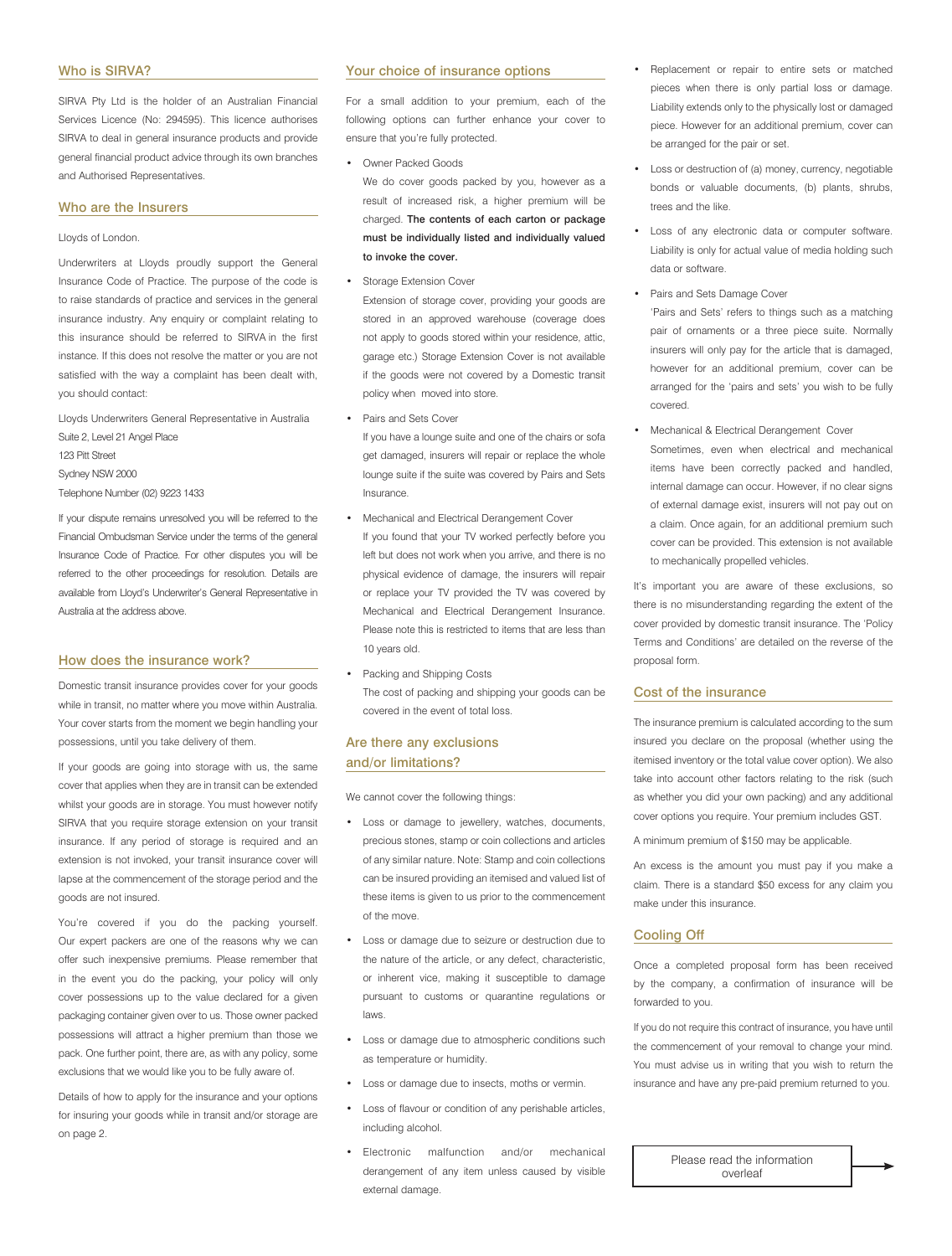### How do I insure my move?

The first thing you need to do is complete the proposal form including details of the full replacement value of your possessions at destination. Should motor vehicles, motorcycles, caravans, boats, trailers and other self propelled vehicles be included under this insurance they will be covered up to a maximum of the market value at the day of loss. Included in this document you have the option of two proposal forms, one of which must be completed and returned to us to activate the required cover. This is an important document and should be read carefully. Please keep the document in a safe place. You should retain proof of the value of your property.

## Method 1: The Proposal/Inventory Form

You'll find we've made this form easy to complete. It's laid out room-by room with typical home contents listed and space for additional items. It also displays a local average value, which can be used as a guide for valuing your goods. The local average value is a guide and does not take into account the value of your particular possessions. You need to decide the extent to which you will use it bearing in mind the replacement value of each of your possessions.

All you need to do is fill in your nominated replacement values in the spaces provided, as illustrated below. Full instructions are given on the attached form.

| E. LIVING ROOM |                           |                               |                                      |  |  |
|----------------|---------------------------|-------------------------------|--------------------------------------|--|--|
| <b>ARTICLE</b> | AVERAGE<br>LOCAL<br>VALUE | Insert<br>No.<br><b>ITEMS</b> | ADD YOUR<br>VALUATION<br><b>HERE</b> |  |  |
| Sofa(s)        | 1.500                     |                               |                                      |  |  |
| Chair(s)       | 850                       |                               |                                      |  |  |
| Sidetable(s)   | 400                       |                               |                                      |  |  |
| Desk           | 1000                      |                               |                                      |  |  |

Any grouped items will be deemed to have an equal value unless individually valued.

# Method 2: The one page Total Value Cover Method

With this method you can dispense with the need to complete the Proposal Inventory Form, thereby saving you time.

'Total Value Cover' uses a 'fixed' value per cubic metre, so estimating the total value of your possessions is a very simple exercise.

### MINIMI IM OLIALIFICATION VALLIF

For Total Value Cover Insurance the minimum qualification will be based on a rate of at least AUD\$2,000 per cubic metre. This is calculated based on the volume of the total effects transported.

Don't forget to complete the section for items with a value over \$5,000, so you don't inadvertently limit cover for them.

### Get full value out of your insurance

If you decide to insure your goods using Method 1, don't deliberately under value your possessions. You need

to be aware that if you under insure your consignment the insurers may apply the 'co-insurance' clause to any claims.

In simple terms, this means that if you do not insure your goods for their full replacement value, you will have to bear the uninsured part of any claim. For example, if you insure for 75% of their replacement value, then 25% of the repair or replacement costs must be absorbed by you.

### Your Duty of Disclosure

When you apply for insurance the insurers rely upon the information you provide to decide whether to insure you, and anyone else to be covered, and on what terms. If you do not answer all questions on the proposal honestly the insurers may reduce or refuse a claim, or cancel the policy. If the non-disclosure is fraudulent, the insurers may have the option of avoiding the contract from its beginning.

Please note! Insurance cover cannot be arranged on your behalf until we have received the completed Proposal Inventory Form or the Total Value Cover Form.

# How do I make a claim?

When your consignment is delivered, you will be asked to confirm receipt of the goods. Check your goods thoroughly during delivery and if there is any shortage or damage make note of this on the delivery documents in the space provided, then sign for the receipt of the goods. You should ensure that the driver countersigns the delivery documents. Then contact our Insurance Centre on 1800 033 538.

You can make a claim from anywhere in Australia. All claims will be settled promptly and efficiently based on your declared values and following any necessary claim inspection survey. All claims will be processed through a central claims department; another way SIRVA provides you with peace of mind.

You must note any missing items or damaged items (which are not packed in a carton) or missing or damaged cartons on the delivery inventory documentation at the time of delivery. You must tell us, in writing, within 14 days following delivery of your goods about any items within a carton that are either missing or damaged. If you do not advise of missing / damaged items within these time frames we may not pay that part of your claim. You must submit your claim form together with repair / replacement quotations within 30 days of receipt of claim form to avoid the risk of your claim being rejected.

Please don't arrange repairs or replacement of any damaged items unless authorised by us, or our authorised representative, as this may prejudice your claim.

Provided you complete the claim form in full, and return it promptly with your signed delivery documents and written quotations for repair or replacement, we guarantee a quick settlement.

In the event any item(s) is settled for full replacement value or the full sum insured for that item, the ownership of that item passes to the Insurers as salvage.

Call us on free call 1800 033 538 during the claims settlement procedure if you believe there is any undue delay.

### **Privacy**

We collect personal information for the purpose of offering the insurance, and insurance-related services such as processing and assessing claims. You can choose not to provide this information, however we may not be able to process your request.

We may disclose information we hold to other insurers, an insurance reference service or as required by law. In the event of a claim, we may disclose information to and/or collect additional information about you from investigators or legal advisors.

You may contact us if you wish to update or access the information we hold about you.

### What happens in the event of a dispute?

The underwriters hereon agree that:

- In the event of a dispute arising under this insurance, The Underwriters at the request of the Assured will submit to the jurisdiction of any competent Court in the Commonwealth of Australia. Such dispute shall be determined in accordance with the law and practice applicable in such court.
- (ii) Any summons notice or process to be served upon: Lloyd's General Representative in Australia Suite 2, Level 21 Angel Place 123 Pitt Street Sydney NSW 2000

 Who has authority to accept service and to enter an appearance on the Underwriters' behalf, and who is directed at the request of the Assured to give a written undertaking to the Assured that he will enter an appearance on the underwriters' behalf.

(iii) If a suit is instituted against any one of the Underwriters, all underwriters hereon will abide by the final decision of any such Court or any competent Appellate Court.

### How to contact us?

For more information, contact your Trans International Moving & Shipping Consultant who will be happy to assist you.

Trans International Moving & Shipping 254 Toongabbie Road Girraween, Sydney 2145, Australia Tel: +(612) 9688 1800 Fax: +(612) 9636 2466

This document has been approved for distribution by the insurers. This document was prepared on 01/10/10.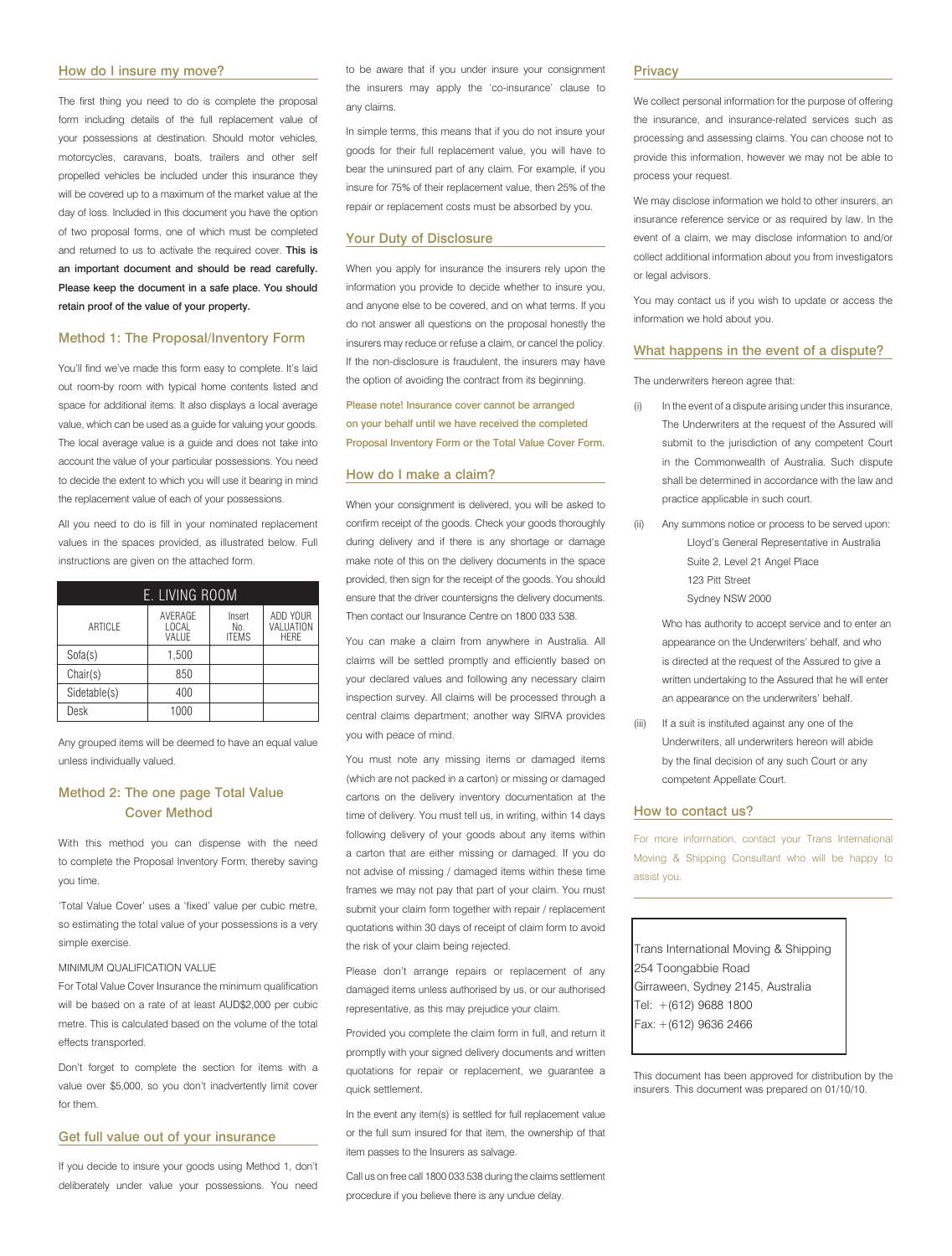# **METHOD 1: Proposal/Inventory Form for Domestic Relocation of Household Goods**

Name DD / MM / YY

Destination Address

IMPORTANT – Please read carefully the notes below<br>(i) It is re-emphasised that the **full replacement v** 

It is re-emphasised that the **full replacement value of the goods at destination** (motor vehicles are restricted to market value only) must be declared as the policy is subject to average and you will have to bear a proportionate part of any loss or damage to articles not insured for their full replacement value.

(ii) **Any items not declared on this schedule will not be covered by this policy.**

Approximate replacement values have been printed next to the list of major items on this proposal. These relate to values of articles of average size and quality here in Australia **and are submitted as a**  guide only. Your insured value should reflect the full replacement value of the article. If you are uncertain of these, you should undertake appropriate steps to establish them.

(iii) If insufficient space, please provide additional listing covering all goods required to be insured. All owner packed goods must be individually declared and valued on a per package or per carton basis.

**VALUED INVENTORY** All values nominated are in Australian dollars

| A. ELECTRONIC COMPONENTS      |                           |                     |              |
|-------------------------------|---------------------------|---------------------|--------------|
| <b>ARTICLE</b>                | AVERAGE<br>LOCAL<br>VALUE | No.<br><b>ITEMS</b> | <b>VALUE</b> |
| Television(s)                 | 1300                      |                     |              |
| Home Computer/PC              | 3000                      |                     |              |
| Laptop/Portable Comp          | 4000                      |                     |              |
| Printer                       | 450                       |                     |              |
| Scanner                       | 350                       |                     |              |
| Software                      |                           |                     |              |
| Stereo Amplifier              | 600                       |                     |              |
| Stereo Tuner                  | 600                       |                     |              |
| Cassette Player/Recorder      | 600                       |                     |              |
| Video Camera                  | 1500                      |                     |              |
| Video Recorder/Player         | 500                       |                     |              |
| CD Player                     | 500                       |                     |              |
| <b>DVD Player</b>             | 1000                      |                     |              |
| Turntable                     | 400                       |                     |              |
| Video Game Unit               | 700                       |                     |              |
| Video Games Assorted          | 100 ea                    |                     |              |
| Record Albums                 | 30 ea                     |                     |              |
| <b>Audio Cassettes</b>        | 20 ea                     |                     |              |
| Video Tapes                   | 15 ea                     |                     |              |
| <b>Blank Tapes/Cassettes</b>  | 6 ea                      |                     |              |
| <b>Compact Discs</b>          | 30 ea                     |                     |              |
| <b>Speakers</b>               | 800                       |                     |              |
| Clock Radio/Alarm             | 200                       |                     |              |
| Washing Machine               | 1300                      |                     |              |
| Dryer                         | 600                       |                     |              |
| Refrigerator                  | 1500                      |                     |              |
| Freezer                       | 1000                      |                     |              |
| Dishwasher                    | 1500                      |                     |              |
| Cooker                        | 1500                      |                     |              |
| Microwave                     | 600                       |                     |              |
| Food Processor                | 300                       |                     |              |
| <b>Other Electrical Items</b> |                           |                     |              |
|                               |                           |                     |              |
|                               |                           |                     |              |
|                               |                           |                     |              |
|                               |                           | <b>TOTAL</b>        |              |

| <b>B. CHINA/GLASSWARE SILVERWARE/</b><br><b>COLLECTABLES</b> |                                  |                     |              |
|--------------------------------------------------------------|----------------------------------|---------------------|--------------|
|                                                              | AVERAGE<br><b>LOCAL</b><br>VALUE | No.<br><b>ITEMS</b> | <b>VALUE</b> |
|                                                              |                                  |                     |              |
|                                                              |                                  |                     |              |
|                                                              |                                  |                     |              |
|                                                              |                                  |                     |              |
|                                                              |                                  |                     |              |
|                                                              |                                  |                     |              |
|                                                              |                                  |                     |              |
|                                                              |                                  |                     |              |
|                                                              |                                  |                     |              |
|                                                              |                                  |                     |              |
|                                                              | <b>TOTAL</b>                     |                     |              |

| C. MISCELLANEOUS    |                                                |                     |              |  |
|---------------------|------------------------------------------------|---------------------|--------------|--|
| <b>ARTICLE</b>      | <b>AVERAGE</b><br><b>LOCAL</b><br><b>VALUE</b> | No.<br><b>ITEMS</b> | <b>VALUE</b> |  |
| Cameras             | 1000                                           |                     |              |  |
| Camera Accessories  |                                                |                     |              |  |
| Movie Camera        | 500                                            |                     |              |  |
| Piano               | 5000                                           |                     |              |  |
| Clocks              |                                                |                     |              |  |
| Sewing Machine      | 1000                                           |                     |              |  |
| Sewing Accessories  |                                                |                     |              |  |
| Musical Instruments |                                                |                     |              |  |
| Pictures            |                                                |                     |              |  |
| Lamp(s)             | 200                                            |                     |              |  |
| Mirror(s)           | 200                                            |                     |              |  |
| <b>Binoculars</b>   | 300                                            |                     |              |  |
| Air Conditioner     | 1500                                           |                     |              |  |
| Fan Cooler          | 150                                            |                     |              |  |
|                     |                                                |                     |              |  |
|                     |                                                | <b>TOTAL</b>        |              |  |

| F. FAMILY ROOM/LIBRARY/DEN |                                         |                     |       |
|----------------------------|-----------------------------------------|---------------------|-------|
| <b>ARTICLE</b>             | <b>AVERAGE</b><br><b>LOCAL</b><br>VALUE | No.<br><b>ITEMS</b> | VALUE |
| <b>Books</b>               |                                         |                     |       |
| Chair(s)                   | 200                                     |                     |       |
| Sofa(s)                    | 1500                                    |                     |       |
| Table(s)                   | 1300                                    |                     |       |
| Rug(s) and Carpet(s)       |                                         |                     |       |
| <b>Desk</b>                | 1000                                    |                     |       |
| Drapes                     |                                         |                     |       |
| Toys                       |                                         |                     |       |
| Games                      | 200                                     |                     |       |
| Writing Bureau             | 1000                                    |                     |       |
| <b>Shelving Units</b>      | 500                                     |                     |       |
|                            |                                         |                     |       |
|                            |                                         |                     |       |
|                            |                                         | <b>TOTAL</b>        |       |
|                            |                                         |                     |       |

| <b>D. DINING ROOM</b> |                                         |                     |              |
|-----------------------|-----------------------------------------|---------------------|--------------|
| <b>ARTICLE</b>        | <b>AVERAGE</b><br>LOCAL<br><b>VALUE</b> | No.<br><b>ITEMS</b> | <b>VALUE</b> |
| Table                 | 1300                                    |                     |              |
| Chair(s)              | 300                                     |                     |              |
| Rug(s) and Carpet(s)  |                                         |                     |              |
| Light Fittings        |                                         |                     |              |
| <b>Shelving Units</b> | 600                                     |                     |              |
| China Cabinet         | 1000                                    |                     |              |
| Sideboard             | 1000                                    |                     |              |
| <b>Buffet</b>         | 1000                                    |                     |              |
| Lamps                 |                                         |                     |              |
| Paintings             |                                         |                     |              |
|                       |                                         | TOTAL               |              |

| <b>E. LIVING ROOM</b> |                                  |                     |       |
|-----------------------|----------------------------------|---------------------|-------|
| <b>ARTICLE</b>        | <b>AVERAGE</b><br>LOCAL<br>VALUE | No.<br><b>ITEMS</b> | VALUE |
| Sofa(s)               | 1500                             |                     |       |
| Chair(s)              | 850                              |                     |       |
| Sidetable(s)          | 400                              |                     |       |
| Desk                  | 1000                             |                     |       |
| Rug(s) and Carpet(s)  |                                  |                     |       |
| <b>Drapes</b>         |                                  |                     |       |
| Piano Stool           | 300                              |                     |       |
| Coffee Table          | 500                              |                     |       |
| <b>Shelving Units</b> | 500                              |                     |       |
| Light Fittings        |                                  |                     |       |
| Lamps                 | 200                              |                     |       |
| Pictures              |                                  |                     |       |
| Bookcase              | 750                              |                     |       |
| Nest of Tables        |                                  |                     |       |
|                       |                                  |                     |       |
|                       |                                  |                     |       |
|                       |                                  | <b>TOTAL</b>        |       |

| <b>G. KITCHEN</b> |                                         |                     |              |  |
|-------------------|-----------------------------------------|---------------------|--------------|--|
| <b>ARTICLE</b>    | <b>AVERAGE</b><br><b>LOCAL</b><br>VALUE | No.<br><b>ITEMS</b> | <b>VALUE</b> |  |
| Table             | 700                                     |                     |              |  |
| Chair(s)          | 200                                     |                     |              |  |
| <b>Dishes</b>     |                                         |                     |              |  |
| Utensils          |                                         |                     |              |  |
| Pots and Pans     |                                         |                     |              |  |
| Bowls etc.        |                                         |                     |              |  |
| Units             | 1200                                    |                     |              |  |
| Cutlery           |                                         |                     |              |  |
| Crystal/Glass     |                                         |                     |              |  |
|                   |                                         |                     |              |  |
|                   |                                         |                     |              |  |
|                   |                                         |                     |              |  |
|                   |                                         |                     |              |  |
|                   |                                         | <b>TOTAL</b>        |              |  |

| <b>H. MASTER BEDROOM</b> |                                         |                     |              |
|--------------------------|-----------------------------------------|---------------------|--------------|
| <b>ARTICLE</b>           | <b>AVERAGE</b><br><b>LOCAL</b><br>VALUE | No.<br><b>ITEMS</b> | <b>VALUE</b> |
| Chair(s)                 | 250                                     |                     |              |
| Beds(s)                  | 1500                                    |                     |              |
| <b>Bedside Table</b>     | 300                                     |                     |              |
| <b>Dressing Table</b>    | 800                                     |                     |              |
| <b>Chest of Drawers</b>  | 500                                     |                     |              |
| Rug(s)                   |                                         |                     |              |
| Drapes                   |                                         |                     |              |
| <b>Desk</b>              | 1000                                    |                     |              |
| Wardrobe                 | 1000                                    |                     |              |
| Valet                    | 500                                     |                     |              |
| Mirror                   | 200                                     |                     |              |
| Lamps                    | 200                                     |                     |              |
|                          |                                         |                     |              |
|                          |                                         |                     |              |
|                          |                                         |                     |              |
|                          |                                         | <b>TOTAL</b>        |              |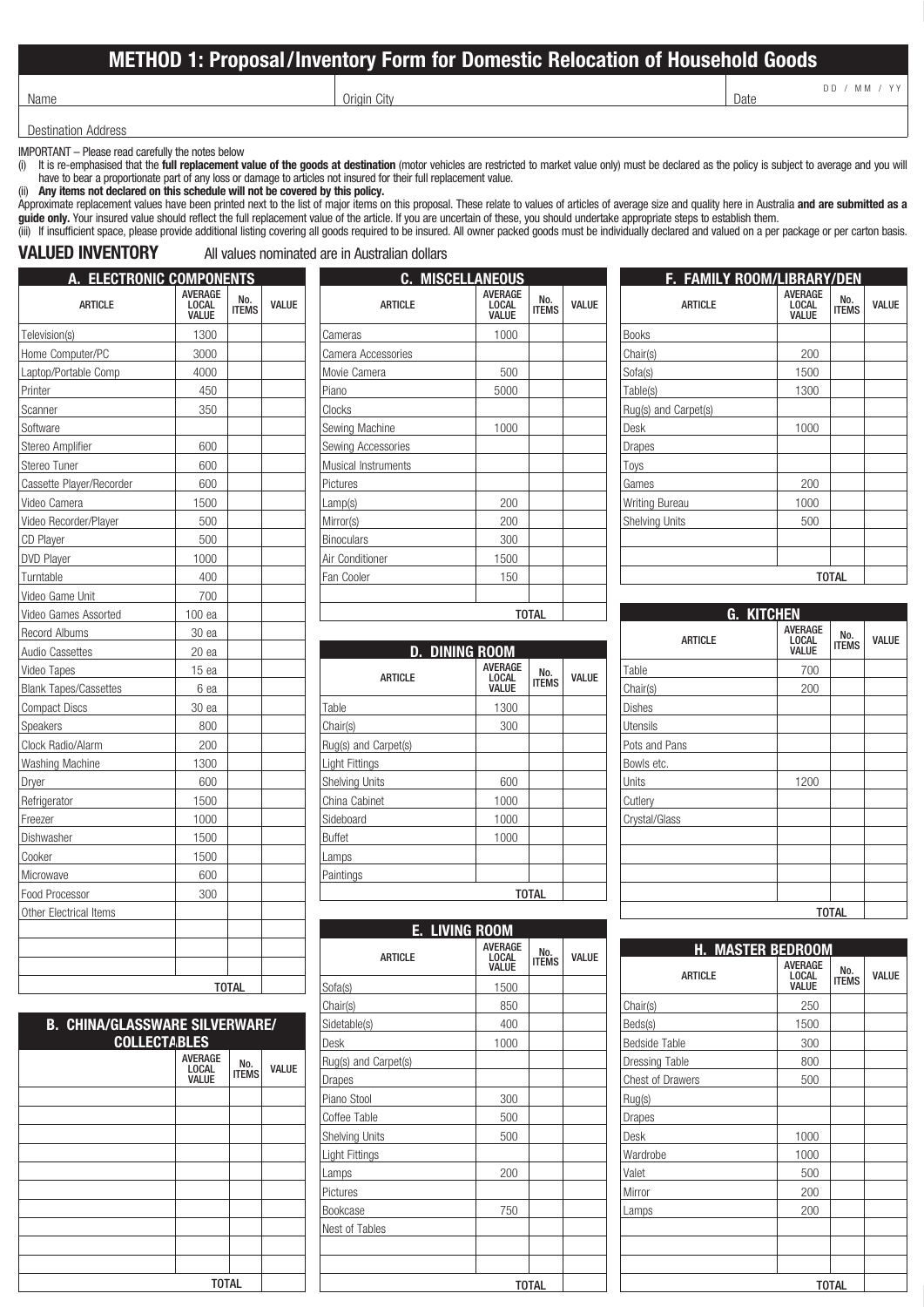| <b>I. OTHER BEDROOMS</b> |                                  |                     |       |
|--------------------------|----------------------------------|---------------------|-------|
| <b>ARTICLE</b>           | <b>AVERAGE</b><br>LOCAL<br>VALUE | No.<br><b>ITEMS</b> | VALUE |
| Bed(s)                   | 800                              |                     |       |
| Chair(s)                 | 150                              |                     |       |
| <b>Bedside Table</b>     | 300                              |                     |       |
| Dresser/Chest of Drawers | 600                              |                     |       |
| Rug(s)                   |                                  |                     |       |
| <b>Drapes</b>            |                                  |                     |       |
| <b>Desk</b>              | 800                              |                     |       |
| Wardrobe                 | 600                              |                     |       |
| Mirror                   | 200                              |                     |       |
| Lamps                    | 200                              |                     |       |
|                          |                                  |                     |       |
|                          |                                  |                     |       |
|                          |                                  |                     |       |
|                          |                                  |                     |       |
|                          |                                  |                     |       |
|                          |                                  |                     |       |
|                          |                                  | <b>TOTAL</b>        |       |

| <b>J. LINENS/BATHROOM ITEMS</b> |                                         |                     |       |
|---------------------------------|-----------------------------------------|---------------------|-------|
| <b>ARTICLE</b>                  | <b>AVERAGE</b><br>LOCAL<br><b>VALUE</b> | No.<br><b>ITEMS</b> | VALUE |
| Pillows                         |                                         |                     |       |
| <b>Pillow Cases</b>             |                                         |                     |       |
| <b>Sheets</b>                   |                                         |                     |       |
| <b>Blankets</b>                 |                                         |                     |       |
| <b>Bed Spreads</b>              |                                         |                     |       |
| Quilts                          |                                         |                     |       |
| <b>Table Cloths</b>             |                                         |                     |       |
| Towels                          |                                         |                     |       |
| Medicine Cabinet                |                                         |                     |       |
| Duvet                           |                                         |                     |       |
| Laundry                         |                                         |                     |       |
|                                 |                                         |                     |       |
|                                 |                                         |                     |       |
|                                 |                                         |                     |       |
|                                 |                                         |                     |       |
|                                 |                                         | <b>TOTAL</b>        |       |

| K. PATIO/GARDEN      |                                  |                     |              |  |  |
|----------------------|----------------------------------|---------------------|--------------|--|--|
| <b>ARTICLE</b>       | <b>AVERAGE</b><br>LOCAL<br>VALUE | No.<br><b>ITEMS</b> | <b>VALUE</b> |  |  |
| Table                | 500                              |                     |              |  |  |
| Chair(s)             | 150                              |                     |              |  |  |
| Barbeque/Accessories | 500                              |                     |              |  |  |
| Sun-Shades           | 200                              |                     |              |  |  |
| Garden Tools         |                                  |                     |              |  |  |
| Ladders              |                                  |                     |              |  |  |
|                      |                                  |                     |              |  |  |
|                      |                                  |                     |              |  |  |
|                      |                                  |                     |              |  |  |
|                      |                                  |                     |              |  |  |
| TOTAL                |                                  |                     |              |  |  |

| L. CLOTHING              |                                         |                     |              |
|--------------------------|-----------------------------------------|---------------------|--------------|
| <b>ARTICLE</b>           | <b>AVERAGE</b><br><b>LOCAL</b><br>VALUE | No.<br><b>ITEMS</b> | <b>VALUE</b> |
| Suits                    |                                         |                     |              |
| <b>Dresses</b>           |                                         |                     |              |
| Formal Wear              |                                         |                     |              |
| Sports Coats             |                                         |                     |              |
| Trousers/Pants           |                                         |                     |              |
| Sweaters/Jumpers         |                                         |                     |              |
| <b>Skirts</b>            |                                         |                     |              |
| <b>Blouses</b>           |                                         |                     |              |
| <b>Shirts</b>            |                                         |                     |              |
| Socks/Hosiery            |                                         |                     |              |
| Sleepwear                |                                         |                     |              |
| Shoes/Boots              |                                         |                     |              |
| Ties                     |                                         |                     |              |
| <b>Undergarments</b>     |                                         |                     |              |
| Lingerie                 |                                         |                     |              |
| Hats                     |                                         |                     |              |
| Coats                    |                                         |                     |              |
| Gloves                   |                                         |                     |              |
| Scarves                  |                                         |                     |              |
|                          |                                         |                     |              |
|                          |                                         |                     |              |
|                          |                                         |                     |              |
|                          |                                         |                     |              |
|                          |                                         |                     |              |
|                          |                                         | <b>TOTAL</b>        |              |
|                          |                                         |                     |              |
| M. BASEMENT/ATTIC/GARAGE |                                         |                     |              |
| <b>ARTICLE</b>           | <b>AVERAGE</b><br><b>LOCAL</b><br>VALUE | No.<br><b>ITEMS</b> | <b>VALUE</b> |
| Iron                     | 100                                     |                     |              |
| Ironing Board            | 200                                     |                     |              |
| Vacuum Cleaner           | 500                                     |                     |              |
| Work Bench               | 350                                     |                     |              |
| Power Tools              |                                         |                     |              |
| Hand Tools               |                                         |                     |              |
| <b>Tool Box</b>          |                                         |                     |              |
| Golf Clubs               | 1000                                    |                     |              |
| Sporting Equipment       |                                         |                     |              |
| Lawn Mower               | 600                                     |                     |              |
| Edge Trimmer             |                                         |                     |              |
|                          |                                         |                     |              |
|                          | 200                                     |                     |              |
| Garden Tools<br>Hose     |                                         |                     |              |

|                          | <b>SUMMARY</b>               |
|--------------------------|------------------------------|
| A. Electronic Components |                              |
|                          | B. Silver/Collectables/China |
| C. Miscellaneous         |                              |
| D. Dining Room           |                              |
| E. Living Room           |                              |
|                          | F. Family Room/Library/Den   |
| G. Kitchen               |                              |
| H. Master Bedroom        |                              |
| Other Bedrooms<br>L      |                              |
| J. Linens/Bathroom Items |                              |
| K. Patio/Garden          |                              |
| Clothing                 |                              |
|                          | M. Basement/Attic/Garage     |
|                          | TOTAL                        |

# **THE FOLLOWING POLICY OPTIONS WILL NOT APPLY UNLESS THESE HAVE BEEN COMPLETED**

| <b>PAIRS AND SETS</b> |                                                |                     |              |  |  |
|-----------------------|------------------------------------------------|---------------------|--------------|--|--|
| <b>ARTICLE</b>        | <b>AVERAGE</b><br><b>LOCAL</b><br><b>VALUE</b> | No.<br><b>ITEMS</b> | <b>VALUE</b> |  |  |
|                       |                                                |                     |              |  |  |
|                       |                                                |                     |              |  |  |
|                       |                                                |                     |              |  |  |
|                       |                                                |                     |              |  |  |
|                       |                                                |                     |              |  |  |
| <b>TOTAL</b>          |                                                |                     |              |  |  |

| <b>MECHANICAL AND ELECTRICAL</b><br><b>DERANGEMENT</b> |                                         |                     |              |  |
|--------------------------------------------------------|-----------------------------------------|---------------------|--------------|--|
|                                                        | AVERAGE<br><b>LOCAL</b><br><b>VALUE</b> | No.<br><b>ITEMS</b> | <b>VALUE</b> |  |
|                                                        |                                         |                     |              |  |
|                                                        |                                         |                     |              |  |
|                                                        |                                         |                     |              |  |
|                                                        |                                         |                     |              |  |
|                                                        |                                         |                     |              |  |
|                                                        |                                         |                     |              |  |
|                                                        |                                         |                     |              |  |
|                                                        |                                         |                     |              |  |
|                                                        |                                         |                     |              |  |
|                                                        |                                         |                     |              |  |
|                                                        |                                         |                     |              |  |
|                                                        |                                         |                     |              |  |
| <b>TOTAL</b>                                           |                                         |                     |              |  |
|                                                        |                                         |                     |              |  |

| <b>PACKED BY OWNER LIST</b> |    |
|-----------------------------|----|
| Yes                         | No |
| <b>VALUE \$</b>             |    |

**PACKAGING AND SHIPPING COSTS** \$

I declare that the amounts stated above are the full replacement values of the goods and understand that any undervaluation of articles could result in average being applied on any claims settlement. I have read the SIRVA Pty Ltd. Product Disclosure Statement and understand that the conditions therein will form the basis of the proposed insurance contract between myself and the Insurer(s).

Exercise Equipment

Luggage Camp Equipment

Bicycle 400

Date \_\_\_\_\_\_\_\_\_\_\_\_\_\_\_\_\_\_\_\_\_\_\_\_\_\_\_\_\_\_\_\_\_\_\_\_\_\_\_\_\_\_\_\_\_\_\_\_\_\_\_\_\_\_\_ Signature of Proposer \_\_\_\_\_\_\_\_\_\_\_\_\_\_\_\_\_\_\_\_\_\_\_\_\_\_\_\_\_\_\_\_\_\_\_\_\_\_\_\_\_\_\_\_\_\_\_\_\_\_\_\_\_

TOTAL

WHITE – Branch Copy **YELLOW** – Customer Copy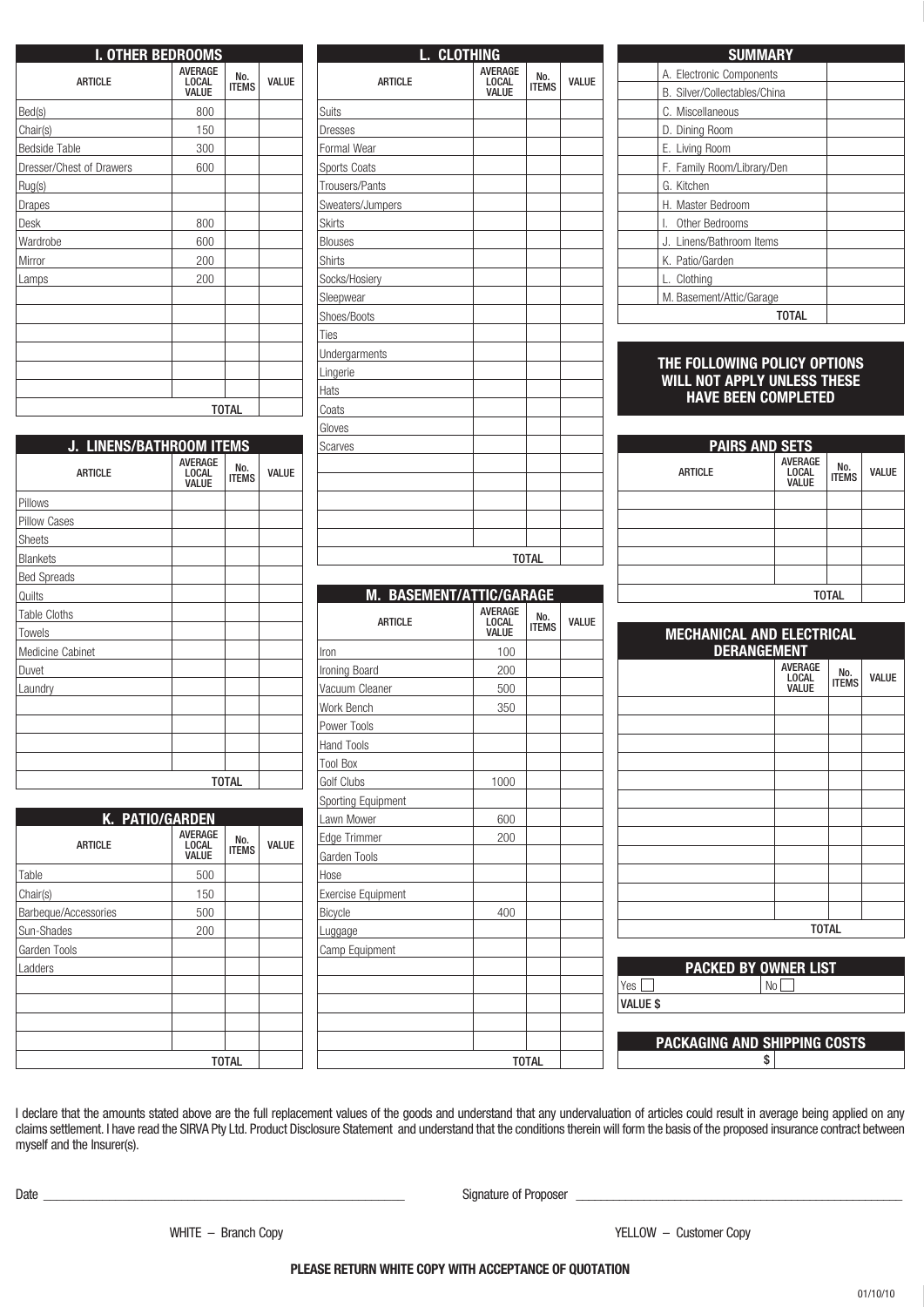| Name |                                                                                       | Origin City                                                                                                                                                                                                                                          | Date       | DD / MM / YY   |
|------|---------------------------------------------------------------------------------------|------------------------------------------------------------------------------------------------------------------------------------------------------------------------------------------------------------------------------------------------------|------------|----------------|
|      | <b>Destination Address</b>                                                            |                                                                                                                                                                                                                                                      |            |                |
|      |                                                                                       |                                                                                                                                                                                                                                                      |            |                |
|      | <b>IMPORTANT</b> - Please read                                                        |                                                                                                                                                                                                                                                      |            |                |
| A)   |                                                                                       | You should insure your goods for the <b>full replacement value as new at destination</b> (motor vehicles are restricted to market value).                                                                                                            |            |                |
| B)   |                                                                                       | Any item valued over AUD\$5,000 must be declared separately and listed in the schedule below. Items over AUD\$5,000                                                                                                                                  |            |                |
|      |                                                                                       | which are not declared will be deemed to have a value not greater than AUD\$5,000.                                                                                                                                                                   |            |                |
|      | <b>CURRENCY:</b><br>All AUD\$                                                         |                                                                                                                                                                                                                                                      |            |                |
|      | <b>TOTAL VALUE INSURANCE:</b>                                                         |                                                                                                                                                                                                                                                      |            |                |
|      |                                                                                       | This policy method covers all articles in your consignment without the need to individually specify each article.                                                                                                                                    |            |                |
|      | There is a minimum qualification value specified in the Product Disclosure Statement. |                                                                                                                                                                                                                                                      |            |                |
|      |                                                                                       | Note - Non-household goods or items, i.e. cars, boats etc are required to be valued separately under this method.                                                                                                                                    |            |                |
|      |                                                                                       |                                                                                                                                                                                                                                                      |            |                |
|      |                                                                                       | POLICY OPTIONS - You can buy additional insurance for the the following extensions by completing the boxes below.                                                                                                                                    |            |                |
|      |                                                                                       | If the space provided is insufficient please provide an additional page.                                                                                                                                                                             |            |                |
| 1)   | Pairs & Sets                                                                          |                                                                                                                                                                                                                                                      |            |                |
|      |                                                                                       | Under the terms of the policy, if a Pair or Set is lost or damaged, insurers will only pay a proportionate part of the value                                                                                                                         |            |                |
|      |                                                                                       | of a Pair or Set in settlement. You can purchase additional cover to delete this exclusion by listing the items below.                                                                                                                               | <b>YES</b> | $\sqrt{1}$ NO  |
| 2)   | <b>Mechanical &amp; Electrical Derangement</b>                                        |                                                                                                                                                                                                                                                      |            |                |
|      |                                                                                       | Insurers will not pay any compensation for mechanical or electrical derangement. You can purchase additional cover to                                                                                                                                |            |                |
|      |                                                                                       | delete this exclusion by listing the items below. These items must be less than 10 years old.                                                                                                                                                        |            | $\overline{M}$ |
| 3)   | <b>Owner Packed Items</b>                                                             |                                                                                                                                                                                                                                                      | <b>YES</b> |                |
|      |                                                                                       | Items packed by the owner are acceptable for Insurance under this proposal. The contents of each carton or package must be<br>individually listed and individually valued to invoke the cover. Please make this list available to your SIRVA branch. |            |                |
| 4)   | <b>Packing and Shipping Costs</b>                                                     |                                                                                                                                                                                                                                                      | <b>YES</b> | $\overline{N}$ |
|      |                                                                                       | The cost of packing and shipping of your goods can be recovered in the event of a total loss.                                                                                                                                                        |            |                |
|      |                                                                                       |                                                                                                                                                                                                                                                      |            |                |
|      | PREMIUM AND SUM INSURED CALCULATION:                                                  |                                                                                                                                                                                                                                                      | <b>YES</b> | I NO           |

| <b>PAIRS AND SETS</b> | <b>MECHANICAL &amp; ELECTRICAL</b> |                | ITEMS VALUED AT OVER \$5,000 |                |              |
|-----------------------|------------------------------------|----------------|------------------------------|----------------|--------------|
| <b>ARTICLE</b>        | <b>VALUE</b>                       | <b>ARTICLE</b> | <b>VALUE</b>                 | (stereos etc)  |              |
|                       |                                    |                |                              | <b>ARTICLE</b> | <b>VALUE</b> |
|                       |                                    |                |                              |                |              |
|                       |                                    |                |                              |                |              |
|                       |                                    |                |                              |                |              |
|                       |                                    |                |                              |                |              |
|                       |                                    |                |                              |                |              |
| <b>TOTAL</b>          |                                    | <b>TOTAL</b>   |                              | <b>TOTAL</b>   |              |

I declare the amount stated above is the full replacement value of the articles in the consignment. I have read the SIRVA Pty Ltd Product Disclosure Statement and understand the conditions therein will form the basis of the proposed insurance contract between myself and the Insurers.

Date \_\_\_\_\_\_\_\_\_\_\_\_\_\_\_\_\_\_\_\_\_\_\_\_\_\_\_\_\_\_\_\_\_\_\_\_\_\_\_\_\_\_\_\_\_\_\_\_\_\_\_\_\_\_\_ Signature of Proposer \_\_\_\_\_\_\_\_\_\_\_\_\_\_\_\_\_\_\_\_\_\_\_\_\_\_\_\_\_\_\_\_\_\_\_\_\_\_\_\_\_\_\_\_\_\_\_\_\_\_\_\_\_

WHITE - Branch Copy **YELLOW** - Customer Copy



**PLEASE RETURN WHITE COPY WITH ACCEPTANCE OF QUOTATION**